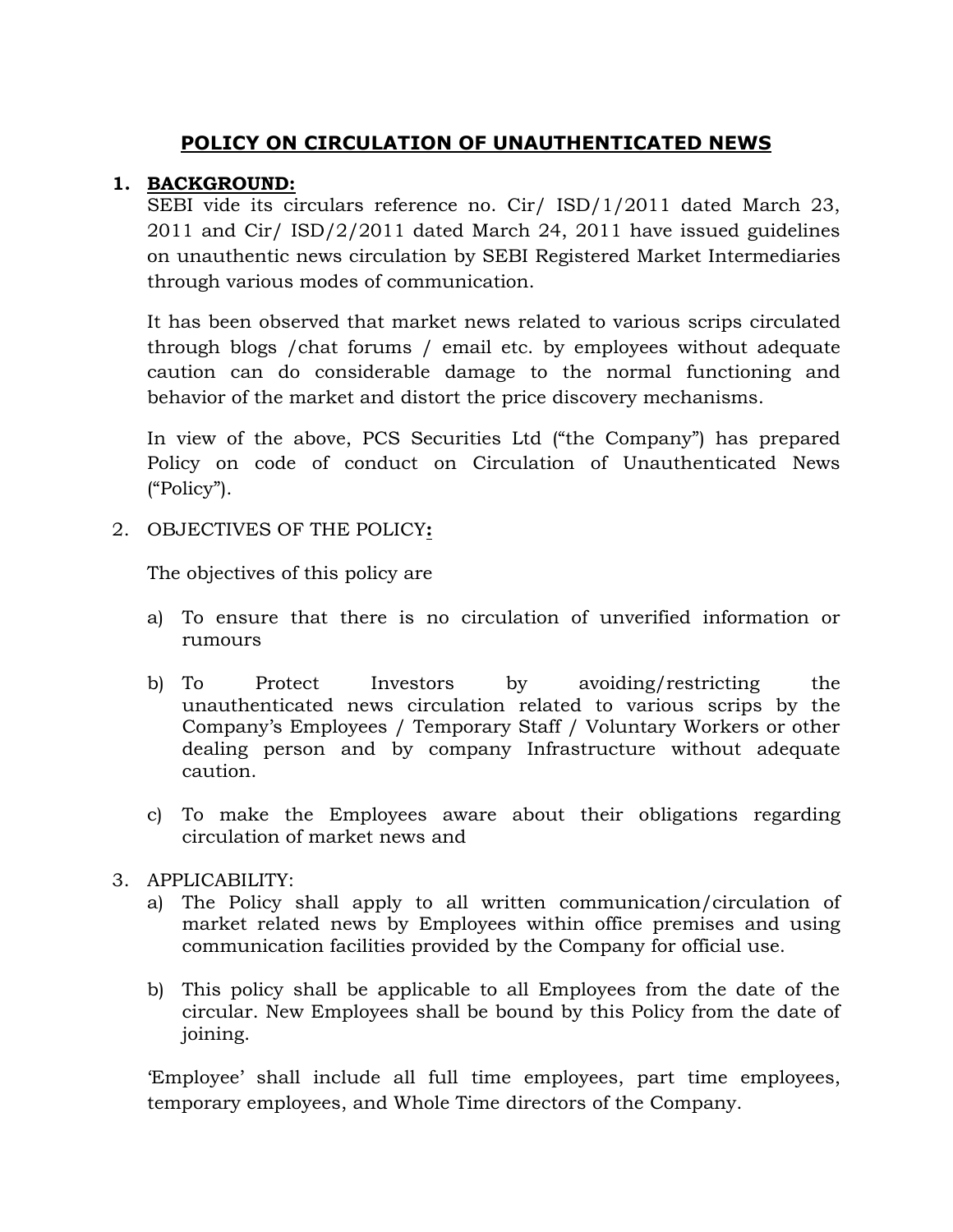#### 4. OBLIGATIONS OF EMPLOYEES:

Employees are required to comply with the following:

- a) Employees shall not circulate or cause to circulate rumours or unverified information or Unauthenticated News related to various scrips in blogs/chat forums/e‐mail etc.
- b) Employees are prohibited from encouraging or circulating rumors or unverified information obtained from client, industry, any trade or any other sources without verification.
- c) The employees will have to seek prior approval from the designated Compliance Officer of PCS Securities Ltd, Mr. Yuvaraj J e-mail: '[urajj@pcssecurities.co.in](mailto:urajj@pcssecurities.co.in)' before forwarding any market related news received by them either in their official mail/personal mail/blog or in any other manner and all the reporting with regard to violation of the same shall be done to the designated Compliance Officer.
- d) Logs for any usage of such Blogs/chat forums/Messenger sites (called by any nomenclature) shall be treated as records and the same should be maintained as specified by the respective Regulations which govern the concerned intermediary.
- e) Employees who disseminate information are required to keep records of the Source of such information which has been verified by them for a period of 5 years. In case such disseminate was based on specific approval from the Designated Compliance Officer, then such approval shall also be preserved for a period of 5 years.
- f) There shall be no Access to chat forums/ Messenger sites to all the staff. Only senior officials including Directors, Designated Compliance Officer and Manager have the access to the said. All the logs of such sites shall be treated as records and are maintained by the designated compliance officer for such period as prescribed by SEBI / Exchange in its Circulars / regulations from time to time.
- 5. CONSEQUENCES OF NON COMPLIANCE:
	- a) If an Employee fails to adhere to abovementioned requirements, he/she shall be deemed to have violated the various provisions contained in SEBI Act/Rules/Regulations etc. and shall be liable for actions by SEBI as well as the Company. The Designated compliance officer shall also be held liable for breach of duty in this regard